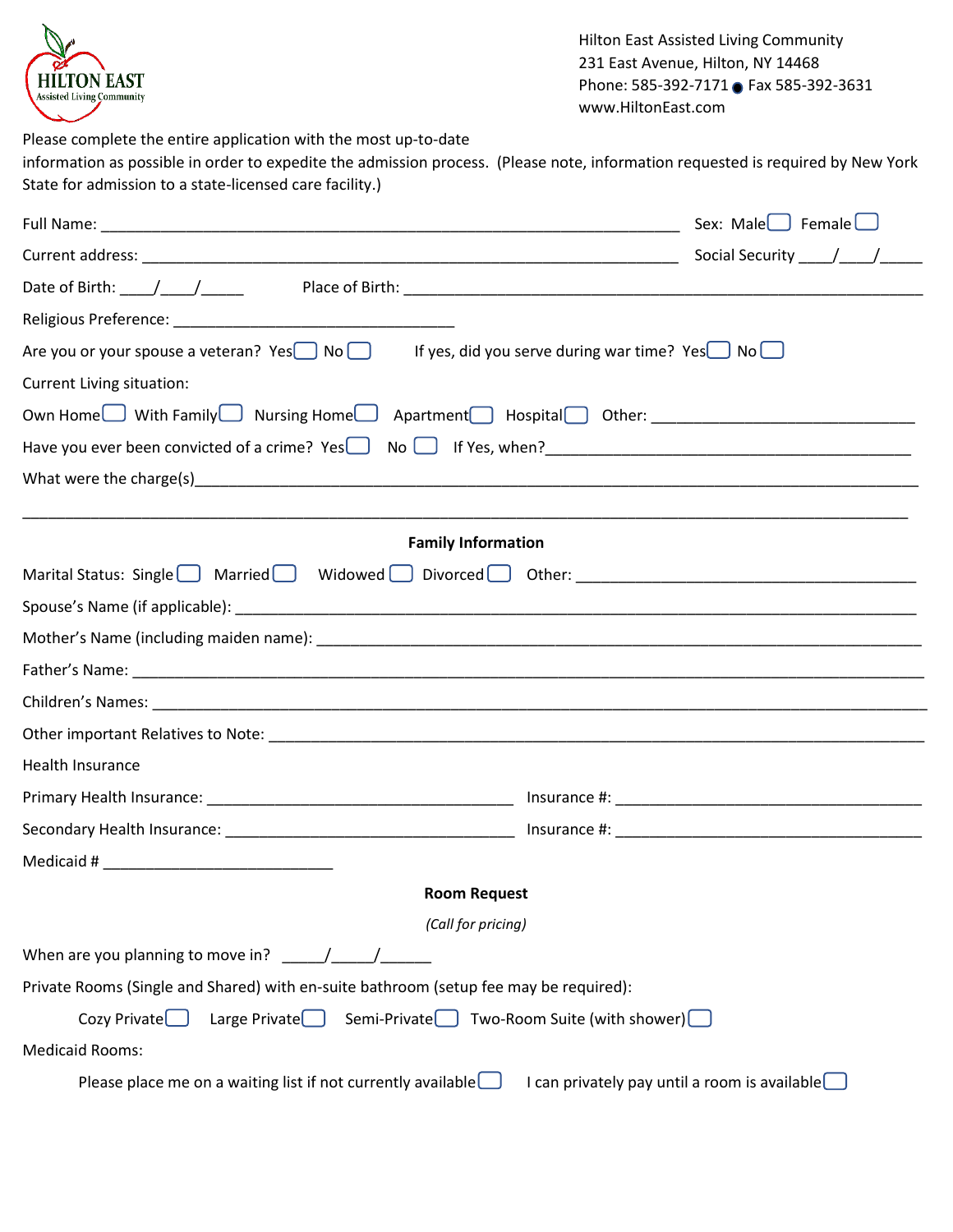| HILTON EAST<br><b>Assisted Living Community</b>                                             |                              |                         | <b>Hilton East Assisted Living Community</b><br>231 East Avenue, Hilton, NY 14468<br>Phone: 585-392-7171 Fax 585-392-3631<br>www.HiltonEast.com |                      |
|---------------------------------------------------------------------------------------------|------------------------------|-------------------------|-------------------------------------------------------------------------------------------------------------------------------------------------|----------------------|
|                                                                                             | <b>Financial Information</b> |                         |                                                                                                                                                 |                      |
| Income (Please supply your total                                                            | Social Security: \$          |                         | SSDI:                                                                                                                                           | $\zeta$              |
| Annual income amount including                                                              | Child Support: \$            |                         | Veteran Benefits: \$                                                                                                                            |                      |
| employment plus benefits for each                                                           | SSI:                         | $\sharp$                | Employment:                                                                                                                                     | $\frac{1}{\sqrt{2}}$ |
|                                                                                             | Family:                      | $\sharp$                | Life Ins. (Cash Value):                                                                                                                         | $\sim$               |
| Current assests                                                                             | Checking:                    |                         | Real Property (Value):                                                                                                                          | $\sim$ $\sim$        |
|                                                                                             | Trust Fund:                  | $\zeta$                 | <b>Certificate of Deposit:</b>                                                                                                                  | $\sharp$             |
|                                                                                             | Savings:                     | $\zeta$                 | Pension Plan                                                                                                                                    | $\sim$               |
|                                                                                             | 401k, 403b, IRA, Roth        |                         | Other (Annuity, ect.):                                                                                                                          | $\sharp$             |
| Liabilities (notes, taxes, loans, credit cards and other debts)                             |                              |                         |                                                                                                                                                 |                      |
|                                                                                             |                              |                         |                                                                                                                                                 |                      |
|                                                                                             |                              |                         |                                                                                                                                                 |                      |
|                                                                                             |                              |                         |                                                                                                                                                 |                      |
|                                                                                             |                              | $\sharp$ and $\sharp$   |                                                                                                                                                 |                      |
| Which benefits did you <b>already</b> applied for? Va Benefits SS Supplemental Income       |                              |                         | Disability                                                                                                                                      | Medicaid $\Box$      |
| Which benefits will you <b>need to</b> apply for? Va Benefits SS Supplemental Income        |                              |                         | Disability $\Box$                                                                                                                               | Medicaid             |
| How do you handle your finances: On my own $\Box$                                           |                              | Someone helps me $\Box$ | Someone handles them for me $\square$                                                                                                           |                      |
|                                                                                             |                              |                         |                                                                                                                                                 |                      |
| Financial Payee Phone (Work):                                                               |                              | (Home):                 |                                                                                                                                                 |                      |
| Are you your own guardian? Yes $\Box$ No $\Box$                                             |                              |                         |                                                                                                                                                 |                      |
| If no, were you adjudicated incompetent by a court hearing? Yes $\Box$ No $\Box$            |                              |                         | Effective Date ____/____/______                                                                                                                 |                      |
|                                                                                             |                              |                         |                                                                                                                                                 |                      |
|                                                                                             |                              |                         |                                                                                                                                                 |                      |
|                                                                                             |                              |                         |                                                                                                                                                 |                      |
|                                                                                             |                              |                         |                                                                                                                                                 |                      |
|                                                                                             |                              |                         |                                                                                                                                                 |                      |
|                                                                                             |                              |                         |                                                                                                                                                 |                      |
|                                                                                             |                              |                         |                                                                                                                                                 |                      |
|                                                                                             |                              |                         |                                                                                                                                                 |                      |
|                                                                                             |                              |                         |                                                                                                                                                 |                      |
| Please list any other pertinent information to resident representation and/or guardianship: |                              |                         |                                                                                                                                                 |                      |

*Please note: all room and board payments are now required to be made via direct deposit EFT.*

\_\_\_\_\_\_\_\_\_\_\_\_\_\_\_\_\_\_\_\_\_\_\_\_\_\_\_\_\_\_\_\_\_\_\_\_\_\_\_\_\_\_\_\_\_\_\_\_\_\_\_\_\_\_\_\_\_\_\_\_\_\_\_\_\_\_\_\_\_\_\_\_\_\_\_\_\_\_\_\_\_\_\_\_\_\_\_\_\_\_\_\_\_\_\_\_\_\_\_\_\_\_\_\_\_\_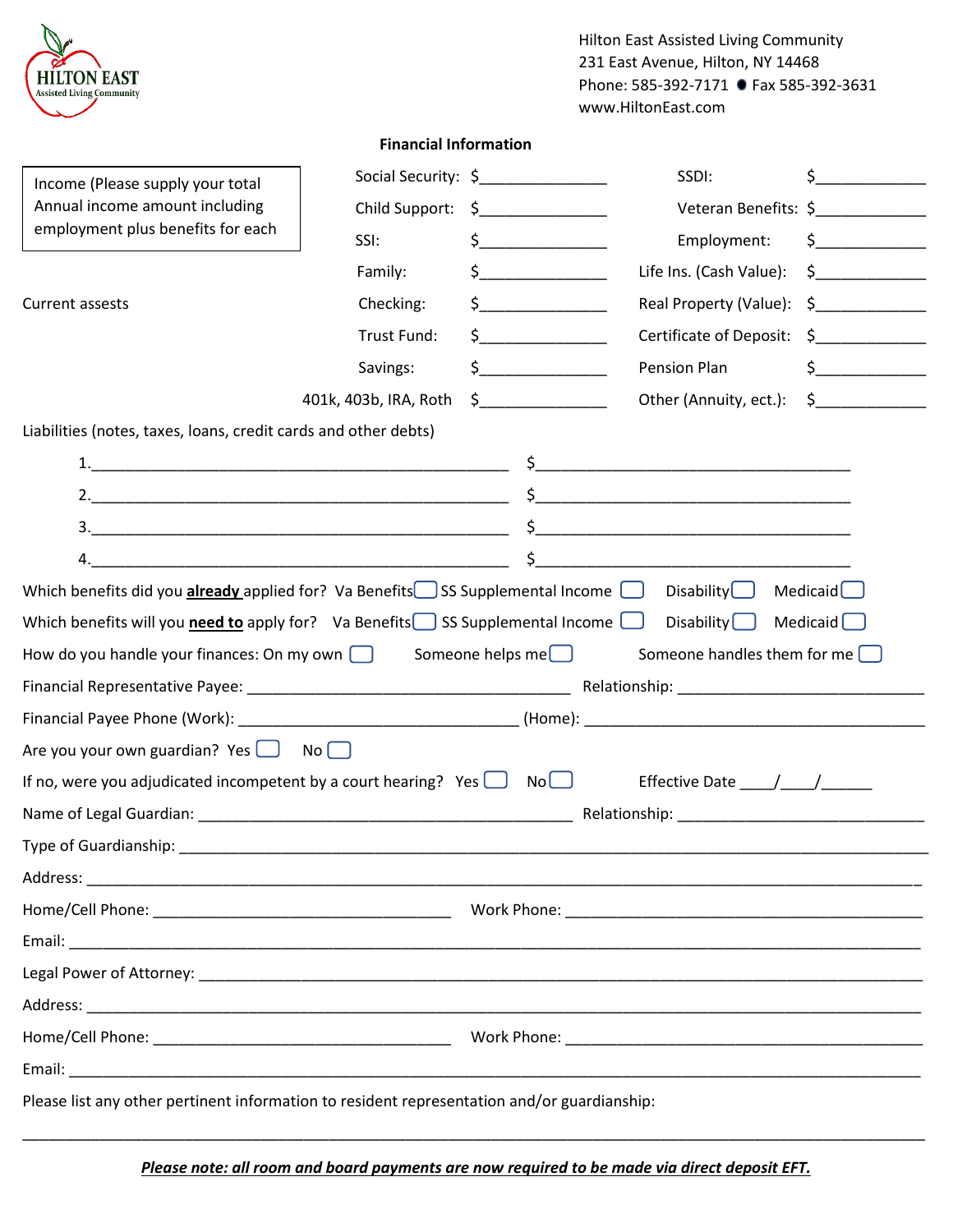| <b>HILTON EAST</b><br><b>Assisted Living Community</b>                                                      |                                         | <b>Hilton East Assisted Living Community</b><br>231 East Avenue, Hilton, NY 14468<br>Phone: 585-392-7171 ● Fax 585-392-3631 |  |  |
|-------------------------------------------------------------------------------------------------------------|-----------------------------------------|-----------------------------------------------------------------------------------------------------------------------------|--|--|
|                                                                                                             |                                         | www.HiltonEast.com                                                                                                          |  |  |
|                                                                                                             | <b>Medical Information</b>              |                                                                                                                             |  |  |
| Do you have a DNR? $Yes$ No $\Box$                                                                          | Do you have a HCP? Yes $\Box$ No $\Box$ |                                                                                                                             |  |  |
| Do you need Oxygen? Yes $\Box$                                                                              |                                         |                                                                                                                             |  |  |
| Do you have any food allergies?                                                                             |                                         |                                                                                                                             |  |  |
|                                                                                                             |                                         |                                                                                                                             |  |  |
| Do you have any other allergies?                                                                            | Yes $\Box$                              |                                                                                                                             |  |  |
| Do you use a device? (i.e. a walker)                                                                        | Yes[] No[]                              |                                                                                                                             |  |  |
| Do you require a special diet?<br>We can provide for NCS and NAS.                                           |                                         |                                                                                                                             |  |  |
| Are you a smoker?                                                                                           |                                         |                                                                                                                             |  |  |
| Do you drink alcohol?                                                                                       |                                         |                                                                                                                             |  |  |
|                                                                                                             | <b>Mental Health Information</b>        |                                                                                                                             |  |  |
| Have you ever been diagnosed with a mental illness? Yes $\Box$ No $\Box$                                    |                                         |                                                                                                                             |  |  |
|                                                                                                             |                                         |                                                                                                                             |  |  |
|                                                                                                             |                                         |                                                                                                                             |  |  |
| Do you take medication for your mental illness? $Yes \cup No \cup$                                          |                                         |                                                                                                                             |  |  |
| If yes, please list by name<br>Do you take medications by yourself? Yes                                     | No                                      |                                                                                                                             |  |  |
| Medical/Physical Information                                                                                |                                         |                                                                                                                             |  |  |
|                                                                                                             |                                         |                                                                                                                             |  |  |
|                                                                                                             |                                         |                                                                                                                             |  |  |
|                                                                                                             |                                         | Physical Limitations? Ambulation Sight Busing Busing Business Other Reading Other Reading Communication Commun              |  |  |
| ,我们也不能在这里的时候,我们也不能在这里的时候,我们也不能会在这里的时候,我们也不能会在这里的时候,我们也不能会在这里的时候,我们也不能会在这里的时候,我们也不                           |                                         |                                                                                                                             |  |  |
|                                                                                                             |                                         |                                                                                                                             |  |  |
| Do you take medications? Yes $\Box$ No $\Box$ Do you take medications independently? Yes $\Box$ No $\Box$   |                                         |                                                                                                                             |  |  |
| Do you need assistance with medication administration? Yes $\Box$ No $\Box$                                 |                                         |                                                                                                                             |  |  |
|                                                                                                             |                                         |                                                                                                                             |  |  |
| Switch<br>Do you plan to continue using your current pharmacy or switch to our house pharmacy? Keep $\Box$  |                                         |                                                                                                                             |  |  |
| Do you plan to keep your current primary care physician? Keep $\Box$ Switch $\Box$                          |                                         |                                                                                                                             |  |  |
| Do you want to see our in-house podiatrist? Yes $\Box$ No $\Box$                                            |                                         |                                                                                                                             |  |  |
| Do you plan to have Hilton East to set up your medical appointments and transportation or will your family? |                                         |                                                                                                                             |  |  |

| Hilton East l | Family |
|---------------|--------|
|               |        |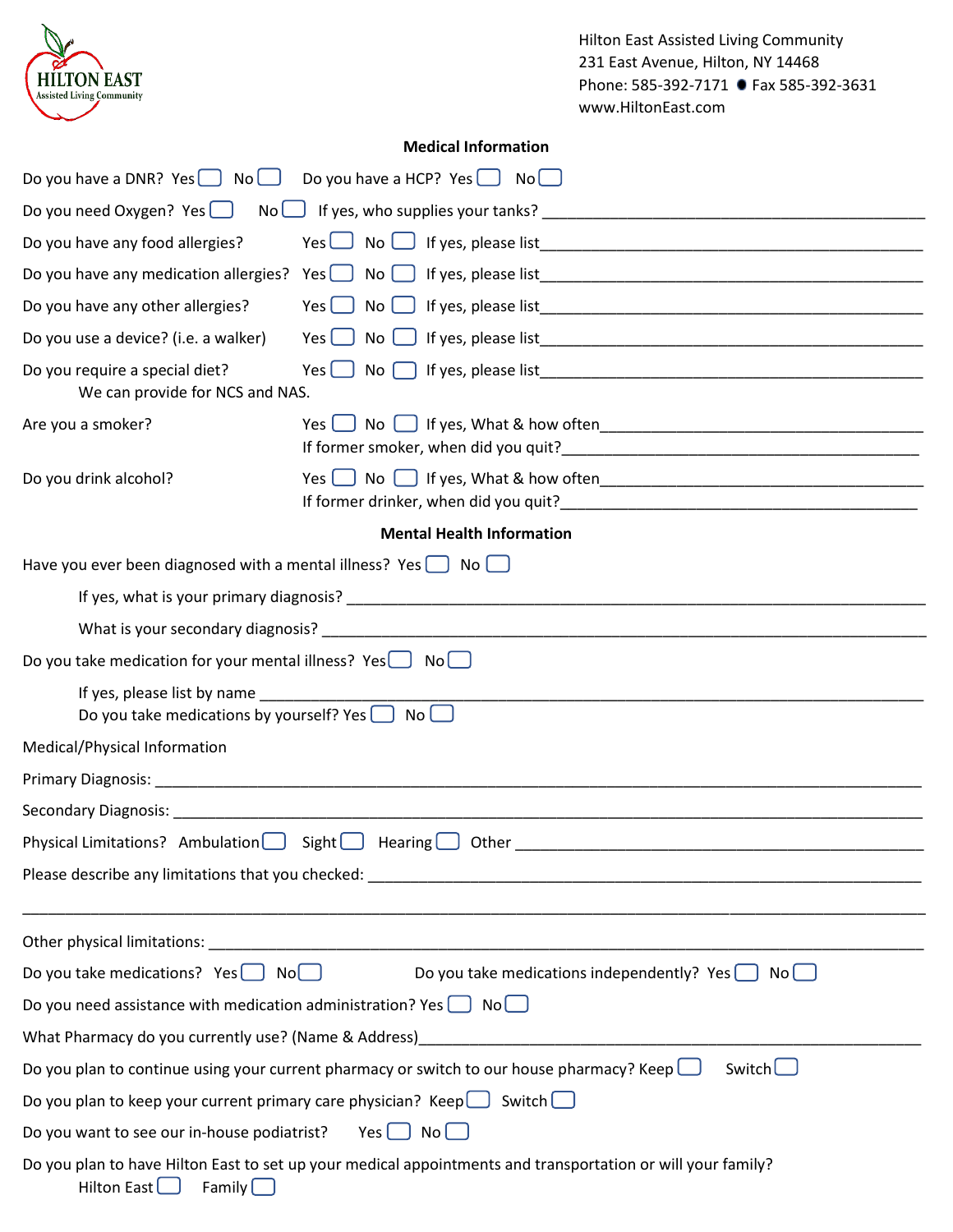

**Hilton East Assisted Living Community** 231 East Avenue, Hilton, NY 14468 Phone: 585-392-7171 • Fax 585-392-3631 www.HiltonEast.com

|  |  |  | <b>Current Provider Contact Information</b> |
|--|--|--|---------------------------------------------|
|--|--|--|---------------------------------------------|

|                                                                           |  |  | Date of last visit: $\frac{1}{2}$ /                                                 |  |  |
|---------------------------------------------------------------------------|--|--|-------------------------------------------------------------------------------------|--|--|
|                                                                           |  |  |                                                                                     |  |  |
|                                                                           |  |  |                                                                                     |  |  |
|                                                                           |  |  |                                                                                     |  |  |
|                                                                           |  |  | Date of last visit: $\frac{1}{\frac{1}{2} \cdot 1}$ $\frac{1}{\frac{1}{2} \cdot 1}$ |  |  |
|                                                                           |  |  |                                                                                     |  |  |
|                                                                           |  |  |                                                                                     |  |  |
|                                                                           |  |  |                                                                                     |  |  |
|                                                                           |  |  | Date of last visit: $\frac{1}{\sqrt{2}}$                                            |  |  |
|                                                                           |  |  |                                                                                     |  |  |
|                                                                           |  |  |                                                                                     |  |  |
|                                                                           |  |  |                                                                                     |  |  |
|                                                                           |  |  |                                                                                     |  |  |
|                                                                           |  |  |                                                                                     |  |  |
| Please provide list of any additional doctors or specialists that you use |  |  |                                                                                     |  |  |
| Do you have a prepaid Burial Account? Yes No                              |  |  | Do you have a prepaid Burial space? $Yes \Box No \Box$                              |  |  |
| Do you have a preferred Cemetery? Yes No                                  |  |  |                                                                                     |  |  |
| Do you have a preferred funeral home? $Yes$ No $\Box$                     |  |  |                                                                                     |  |  |
|                                                                           |  |  |                                                                                     |  |  |
|                                                                           |  |  |                                                                                     |  |  |
|                                                                           |  |  |                                                                                     |  |  |
|                                                                           |  |  |                                                                                     |  |  |